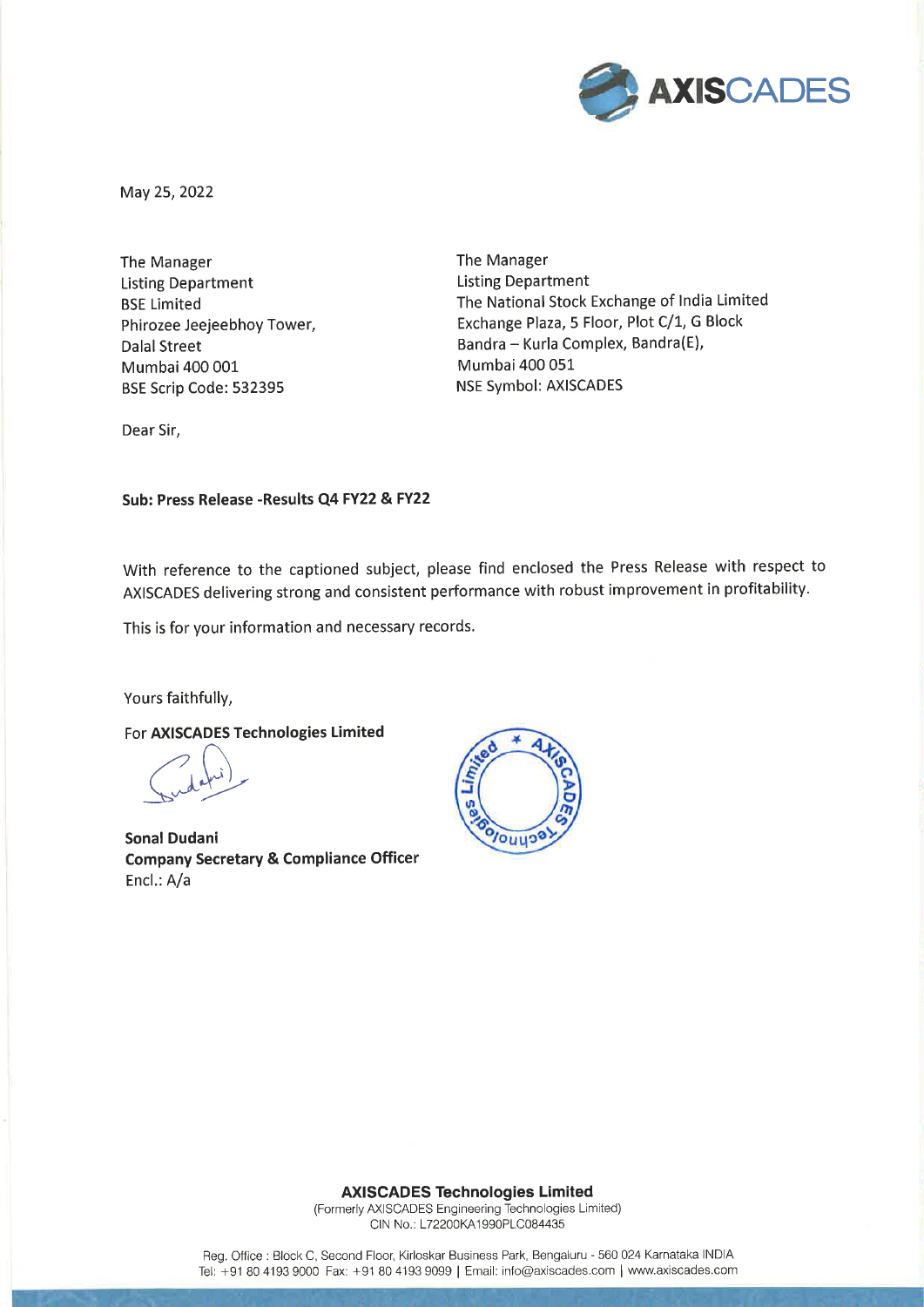

# **AXISCADES records another quarter of strong and consistent performance with robust improvement in profitability**



**Bangalore, May 25, 2022**: **AXISCADES Technologies Ltd.** [AXISCADES (BSE: 532395 | NSE: AXISCADES], a leading end to end engineering and technology solution catering to the aerospace, defence, heavy engineering, automotive, energy, medical & healthcare sectors, serving Global OEMs, today announced results for the quarter and financial year ended March 31, 2022.

|                           |                |                |                |         |           |              |              | (All Numbers in INR Millions except % data) |
|---------------------------|----------------|----------------|----------------|---------|-----------|--------------|--------------|---------------------------------------------|
| <b>Particulars</b>        | <b>Q4 FY21</b> | <b>Q3 FY22</b> | <b>Q4 FY22</b> | QoQ     | YoY       | <b>FY 21</b> | <b>FY 22</b> | YoY                                         |
| <b>Operating Revenue</b>  | 1,461          | 1,693          | 1,919          | 13.3%   | 31.3%     | 5,174        | 6.084        | 17.6%                                       |
| Reported EBITDA           | 231            | 201            | 317            | 57.7%   | 37.3%     | 785          | 797          | 1.6%                                        |
| Normalized EBITDA*        | 231            | 201            | 317            | 57.7%   | 37.3%     | 631          | 775          | 22.8%                                       |
| Reported EBITDA Margin    | 15.2%          | 11.8%          | 16.2%          | 440 BPS | 100 BPS   | 14.6%        | 12.9%        | $-170$ BPS                                  |
| Normalized EBITDA Margin* | 15.2%          | 11.8%          | 16.2%          | 440 BPS | 100 BPS   | 11.7%        | 12.5%        | <b>80 BPS</b>                               |
| <b>PAT</b>                | $-105$         | 79             | 106            | 34.3%   | <b>NA</b> | $-212$       | 227          | <b>NA</b>                                   |

## **Performance Highlights**

*\* Excluding COVID grants and COVID cost rationalization*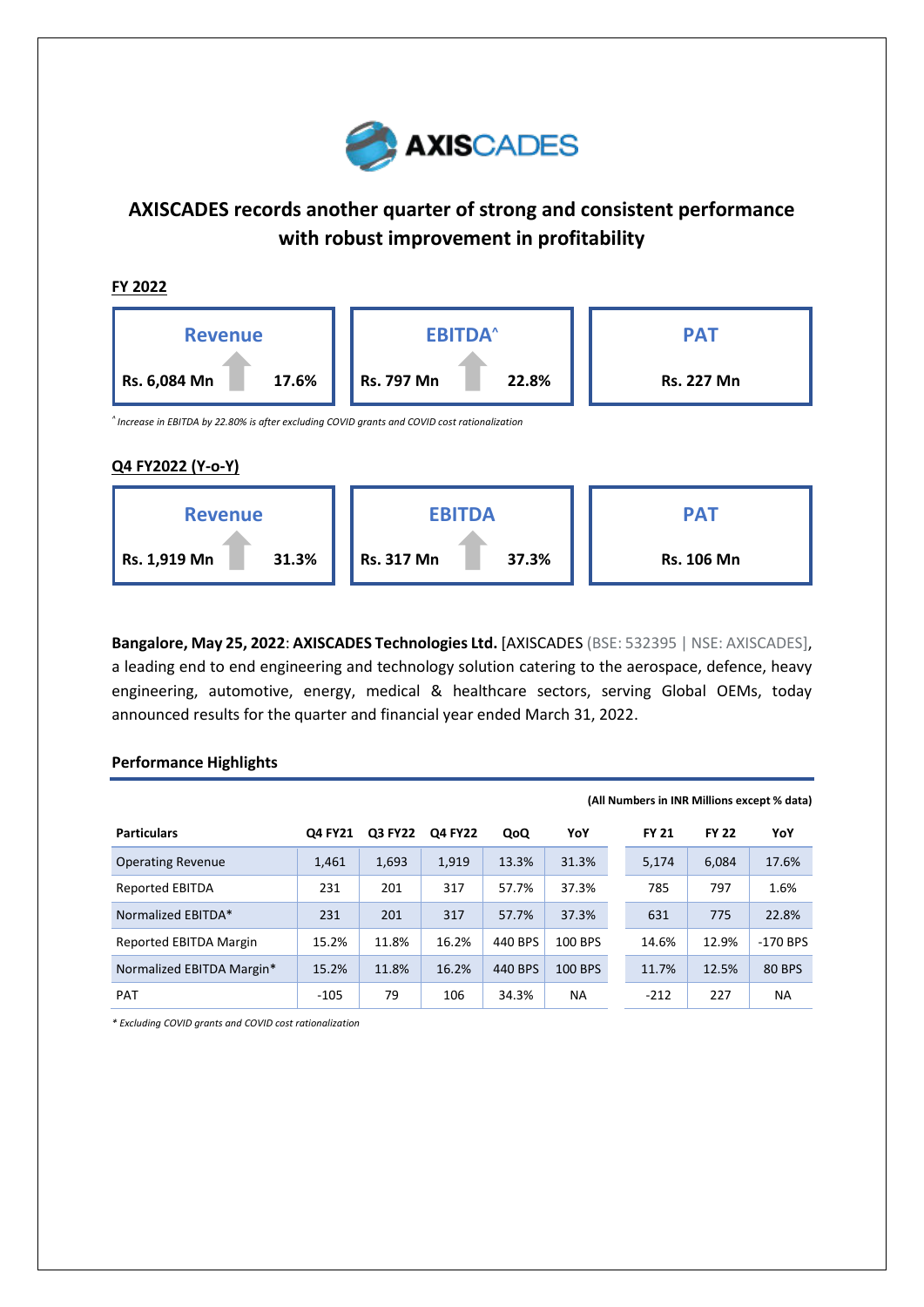# **Key Operational Highlights**

- Established an Offshore Development Center (ODC) at Hyderabad for an Energy client
- Set up a new office in Montoir de Bretagne, France to further increase market presence and facilitate continued expansion
- Started engagement with one of the largest Aerospace companies globally
- Added 5 new customers; 1 in Aerospace, 2 in Automotive and 2 in Heavy Engineering

# **Commenting on the performance, Mr. David Bradley, Chairman of AXISCADES said**: "

*"We are happy with our performance in Q4 FY22 & FY22, especially in the Aerospace and Heavy Engineering spaces. We are happy to close FY22 with strong revenue addition specially in these verticals. This reflects our commitment to deliver value to our clients. Our other verticals of Automotive and Energy are also picking up and we are hopeful of addition of key clients in the coming quarters. The results of our consistent efforts are visible in the form of an improving order book and pipeline. I look forward to continuing this momentum."*

**Commenting on the results and outlook, Mr. Arun Krishnamurthi, CEO & MD of AXISCADES said** *"We concluded the year with 17.6% growth in overall revenue. On the back of improving macros for all our verticals, in particular aerospace, wherein we have demonstrated our strong capabilities. Our Two largest verticals Heavy Engineering and Aerospace have grown by 28.2% and 32.6% respectively. Our focus on Automotive is getting good response, due to a relationship we are starting with a Tier-1 Automotive company in the areas of embedded, mechanical and hardware. On the back of this and increased visibility in existing verticals, we are looking forward to an exciting year ahead. We are also looking to widen our domain expertise into newer areas to better leverage the opportunities enjoyed by the Engineering services space. The Government's focus on indigenization in the defence space also enhances the prospects of our Strategic Solutions vertical. Going forward our emphasis is on strengthening our financial metrics and creating all round stakeholder value."*

*-END-*